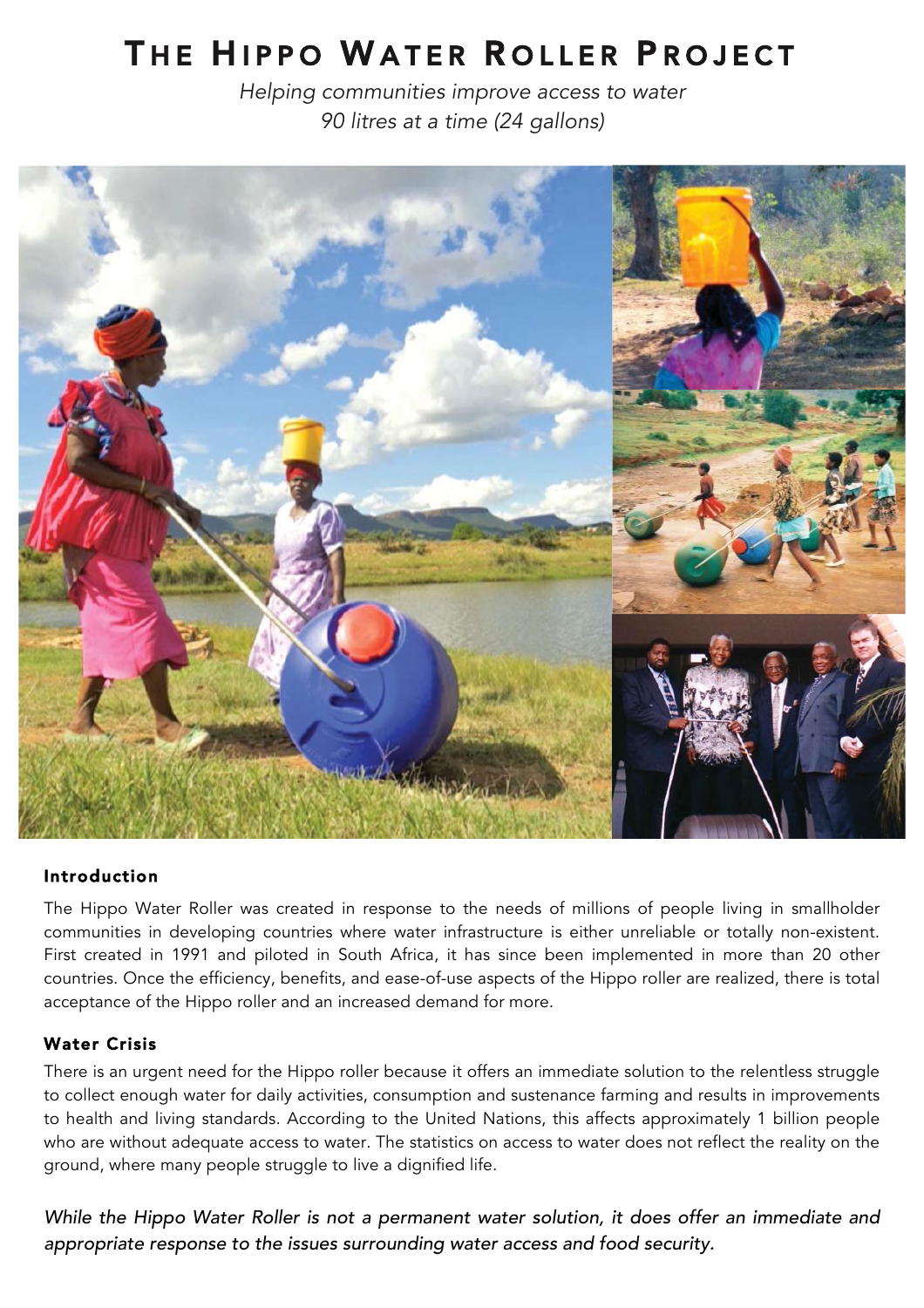

## Effective & Efficient

Our innovation makes more water and time available for education, household tasks and food production as smallholder farmers can transport up to 5 x more water to their homes and food gardens. Currently, they tend to rely on traditional methods of water collection that consume excessive amounts of energy and time, which could be better spent on food production and school attendance to break free from the poverty cycle.

The Hippo roller is very user friendly for women, children and physically weak as it makes the transportation

of water much less strenuous than traditional methods. It is specifically designed for rural and economically poor communities with its low to none maintenance costs and there is no need to access spare parts which is very difficult in these areas.

## Environmentally Friendly

In contrast to the erosion of footpaths caused by the narrow wheels of wheelbarrows, the wide rolling surface of the Hippo roller drum helps to compact the soil and protect these pathways.

Although the plastic can be recycled, we have found that once the Hippo roller is damaged beyond its usefulness for collecting water, it has many other uses including storage bins or flower pots and when cut vertically in half, feeding or watering troughs for animals or a bath for washing clothes and small children.



## Social Impact

We have found that an implementational strength of the Hippo roller is that only minimal changes in the social behaviour and practice of the end-users are needed. It was designed with an understanding of the habits of end-users daily water collection methods and routines and the fact that women and children are often responsible for water collection in rural communities. One of the positive cultural changes witnessed is that men are proud to use this technology and now help to collect water using a Hippo roller.

The benefits enjoyed by the users are experienced immediately unlike many projects that require extensive time and money before results are seen. Improved health and hygiene due to improved access to water results in higher levels of energy for increased productivity, which improves morale and personal dignity.



## Proven Durability

Specifically designed for use in tough rural conditions including uneven surfaces, gravel roads and sharp stones, the resulting stresses are diffused around the entire drum which has no joints and the material has flexible properties yet is thick enough to prevent punctures giving a 5 to 7 year life span, often much longer.

Approximately 45,000 sponsored Hippo rollers have been distributed in at least 20 countries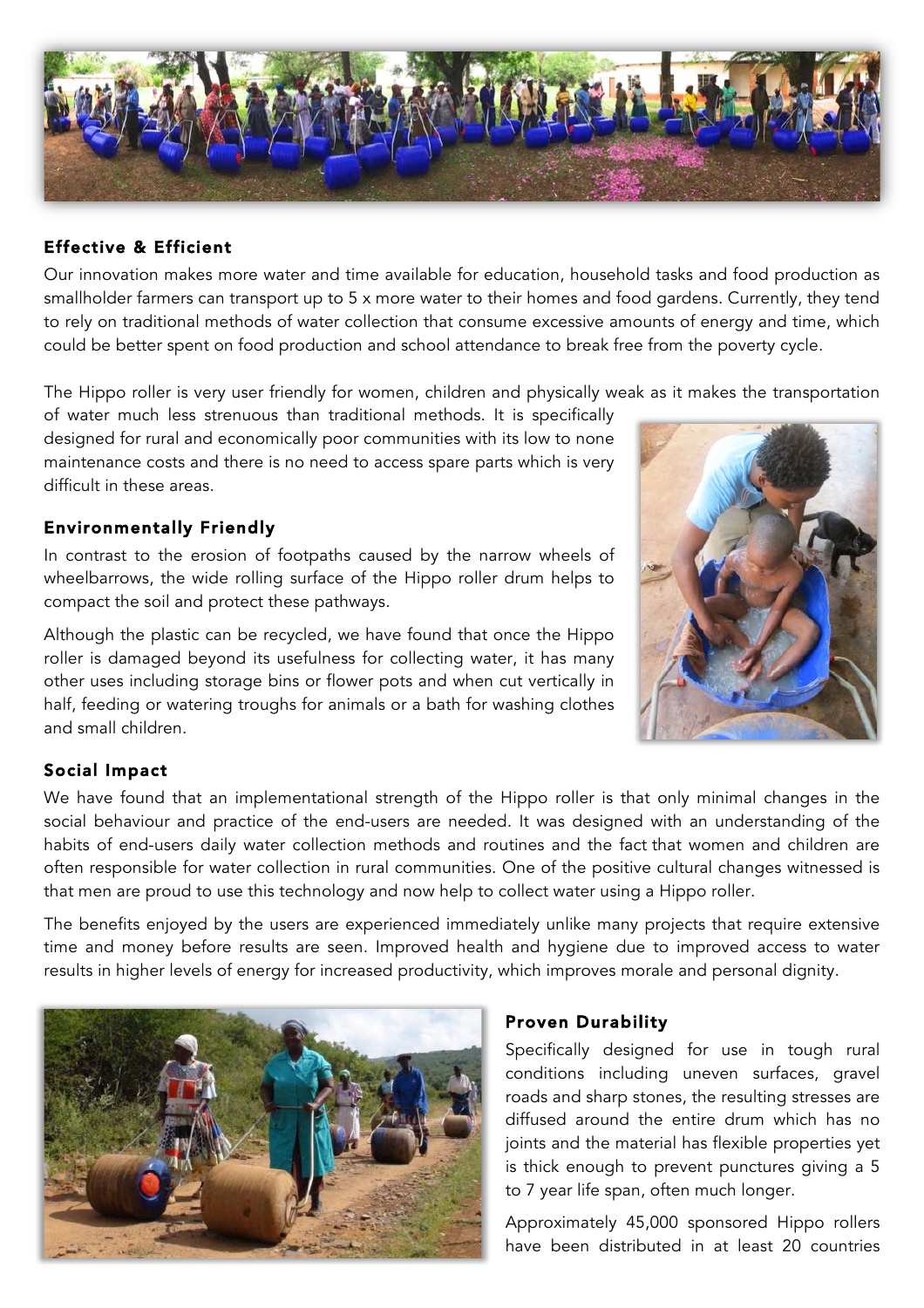directly benefitting at least 300,000 beneficiaries with an average of 7 per household. Assuming United Nations averages of 1 trip per day for a distance of 6km and a conservative life span of 5 years means that more than 7 billion litres of water have been rolled over a combined distance of 500 million kilometres.



## Hippo Utility Cap

The Hippo roller also features the irrigation cap-in-cap which drastically improves the efficiency of irrigating crops and has the potential to lead to long-term social and economic benefits.



The newly designed cap also allows users to conveniently draw

water without contaminating the contents ensuring hygienic storage of clean water. The standard readily available soda bottle top used is easily replaced if damaged or lost.

Clean potable water is achieved by adding filters and other point-of-use water treatment products and diciplines. There are many  $3<sup>rd</sup>$  party options available to choose from.

## Hippo Spaza

Job creation is a priority for many corporate SED (social/small enterprise development) and other community development programmes.



Attaching a specially designed steel frame (Hippo Spaza) to the Hippo roller converts it into a simple trolley for transporting products to preferred high traffic customer market locations, and then into a stand for displaying the products to be sold.

The word "Spaza" typically refers to a small shop vendor and originates from the South African apartheid days when such shops

were illegal - spaza means hidden. This format grew into a multi-billion dollar industry, a very common form of small enterprise trading today.

To encourage corporate sponsors and advertisers to get involved, we have added the option to include branding on both the Hippo roller and Hippo Spaza.



#### Food Security

The Hippo roller is a transformative development tool, because it allows for a much greater volume of water to be collected in a single trip. The time saved can be better spent focused on activities related to food production and food processing on the smallholder farm and household level.